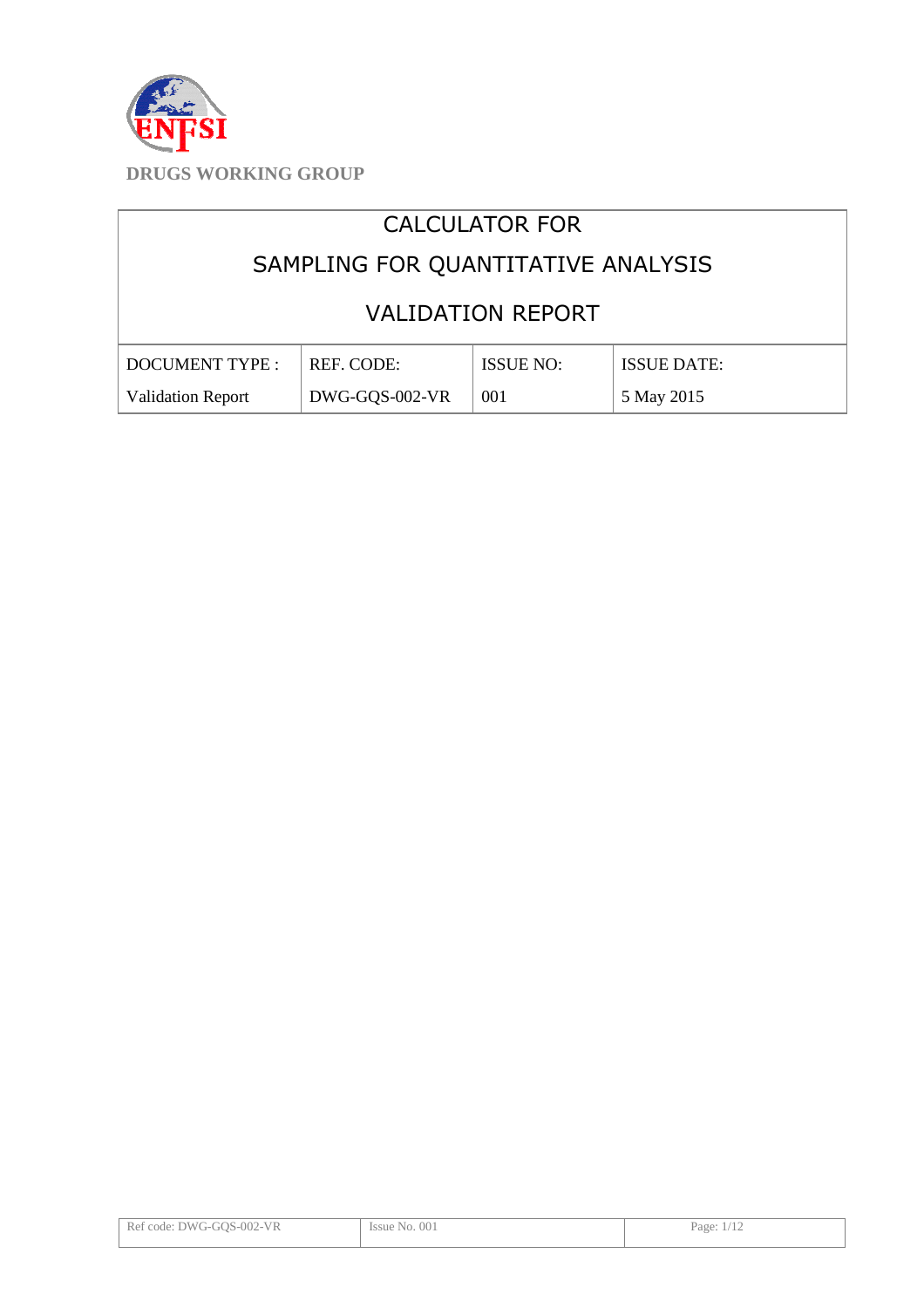# **TABLE OF CONTENTS**

| Ref code: DWG-GOS-002-VR | Issue No. 001 | Page: 2/12 |
|--------------------------|---------------|------------|
|--------------------------|---------------|------------|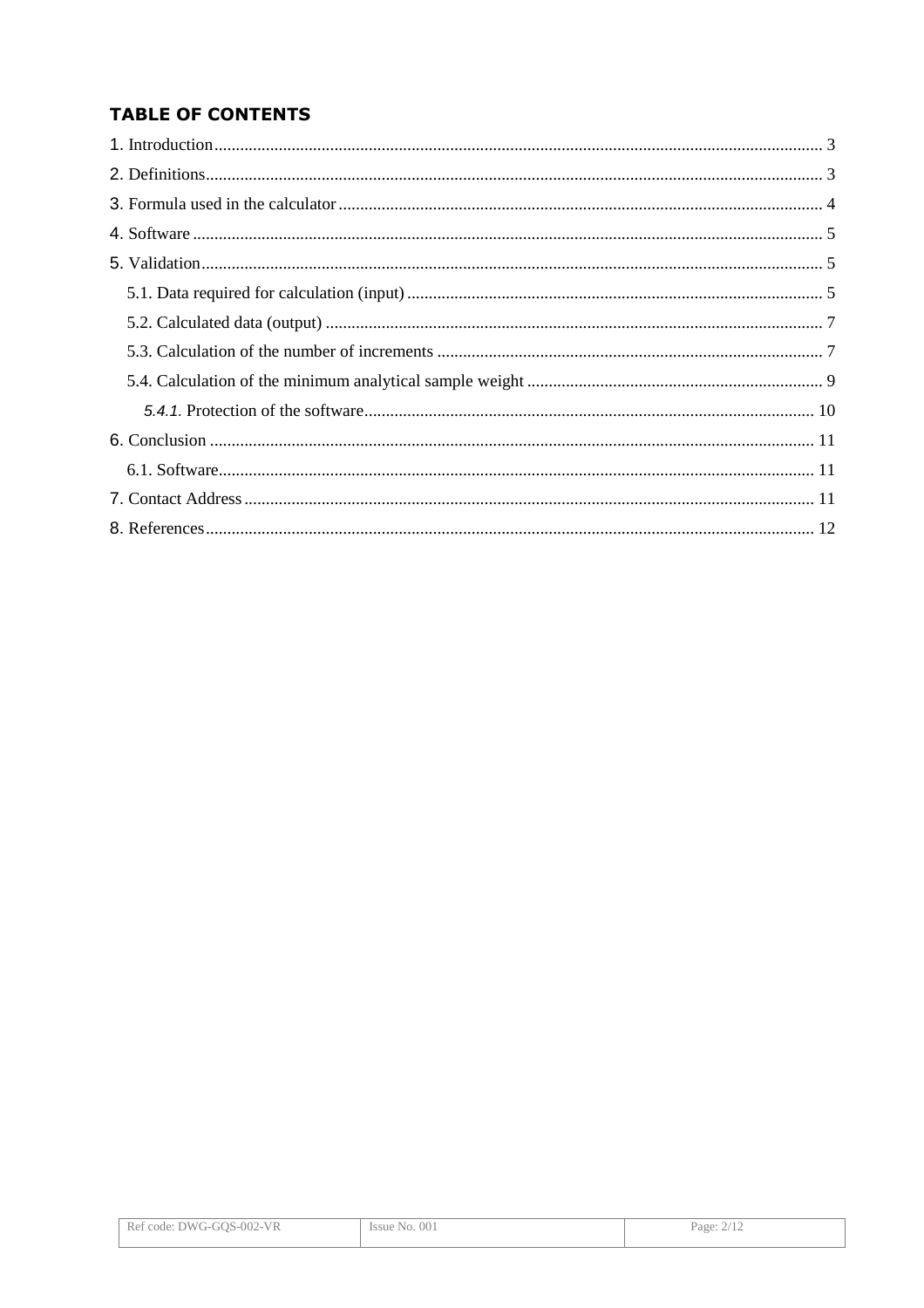## **1. INTRODUCTION**

A representative sampling procedure can be performed on a population of units with sufficient similar external characteristics (e.g. granularity, colour). Different sampling approaches, i.e. arbitrary or statistical, may be applied and the *incremental sampling* approach is one of them. This approach allows the calculation of an appropriate number of increments and the weights of primary sample  $(m_1)$  and analytical sample  $(m_n)$ , depending on the accepted sampling uncertainty, which can be estimated by the fundamental error  $(s_{FE})$  of the sampling process.

This document refers to the Excel based "ENFSI - Drugs Working Group (DWG) Calculator for Sampling of Illicit Drugs for Quantitative Analysis".

The theoretical background of the applied sampling protocol and the correctness of the deduced formula for

- appropriate number of increments (n)
- weight of analytical sample  $(m_n)$

has been published  $^{1,2,3}$  and summarized in the ENFSI DWG Guidelines on Sampling of Illicit Drugs for Quantitative Analysis*<sup>4</sup>* .

This documents validates the correct input and output by Excel of all needed parameters.

### **2. DEFINITIONS**

Some definitions and labels as applied in this document:

 $S_{FF}$  Fundamental error, expressed as the RSD of the sampling process. The fundamental error (FE) is the minimum error generated when a sample of a given weight is collected and is influenced by its particle size. The fundamental error is inherent in the compositional distribution of the sample material and cannot be changed without changing the nature of the sample. This error can be reduced, either by increasing the mass

| Ref code: DWG-GOS-002-VR | Issue No. 001 | Page: $3/12$ |
|--------------------------|---------------|--------------|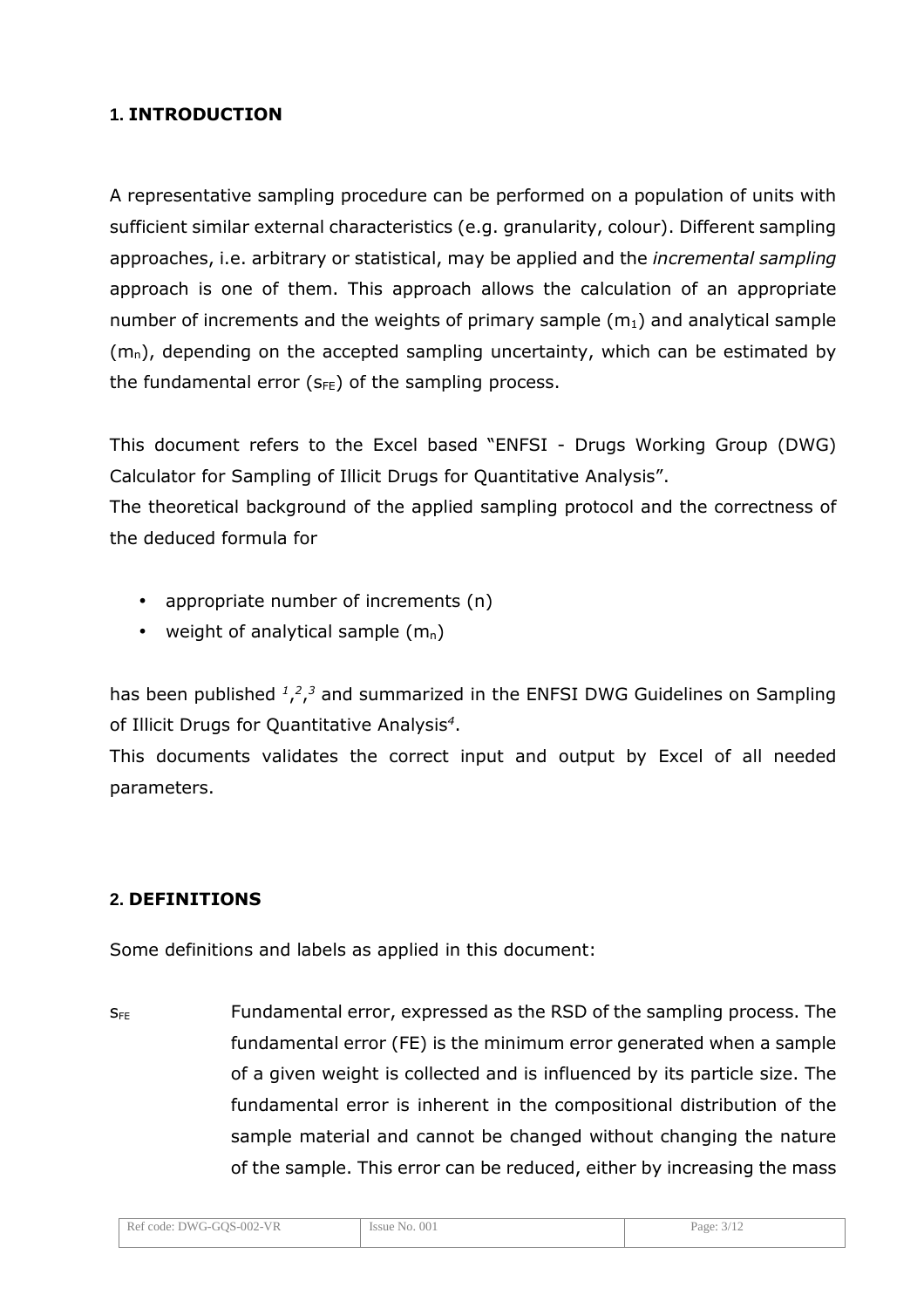of the sample or by decreasing the size of the largest particles in it, by comminution.

 $a<sub>L</sub>$  The real (but unknown and to be evaluated) mass fraction (w/w) of the analyte (of a certain lot).

> In the calculator it is used as minimum assumed ratio  $(w/w)$  of target analyte to matrix.

- d Nominal particle size in the sample in cm experimental values are given in the calculator in µm unit. Nominal particle size is equivalent to the maximum particle size in the lot to be sampled. In practice, d is taken to be the screen size that retains 5% of the lot being sampled.
- $m_1$  Primary sample in g chosen material obtained from the bulk by correct incremental sampling
- $m_n$  Analytical sample in g last chosen material after homogenisation and mass reduction, which will be dissolved for instrumental analysis. The calculator converts the value to mg unit.
- n Number of increments for assembling the primary sample in the calculator the increment size is fixed to 1 g of powder or 1 tablet or 1 cannabis bud.
- $S_{1g}$  Typical heterogeneity at 1 g level.
- $S<sub>nx1g</sub>$  Maximum acceptable heterogeneity (as % RSD) after the sampling process – usually close to the RSD of the analytical method.

# **3. FORMULA USED IN THE CALCULATOR**

$$
m_n = \frac{0.125 \left( \frac{1 - \left(0.7 a_L + 0.3 a_L^2\right)}{a_L}\right) d^3}{s_{FE}^2}
$$

 Equation 5 in the Guidelines Literature [4]. The equation is solved to  $m_n$ , the weight of the analytical sample

$$
n = \left(\frac{s_{1g}}{s_{n x 1 g}}\right)^2
$$

 Equation 9 in the Guidelines Literature [4]. The equation is solved to n, the number of increments.

| Ref code: DWG-GOS-002-VR | Issue No. 001 | Page: $4/12$ |
|--------------------------|---------------|--------------|
|                          |               |              |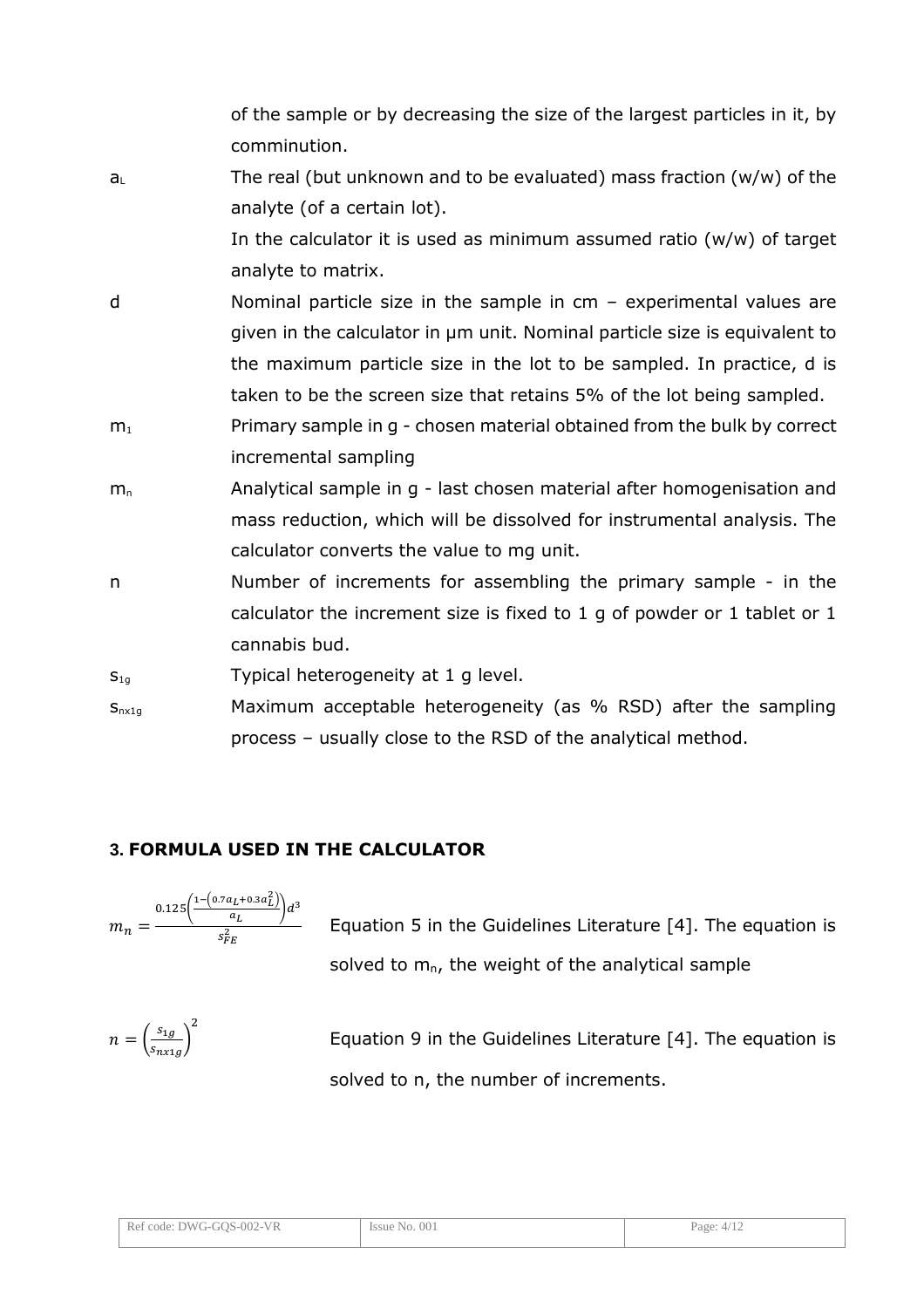### **4. SOFTWARE**

The validation has been performed with Excel® 2003 and 2013.

#### **5. VALIDATION**

#### 5.1. **Data required for calculation (input)**

The calculator only allows typing, where an input value is needed. All other fields, especially those, which contain formulas and calculation are protected.

The typical heterogeneity of powders, Cannabis resin, Cannabis buds and 'Ecstasy' tablets are given using the values published in literature  $1,2,3$ . However, the user can choose another heterogeneity, if appropriate values or examinations are available. This value is to be set in Cell C9. In the same way, the size of the increment and the nominal particle size can be chosen in Cell E9 and F9. These cells are enabled and change to yellow fields, when the **type of material** in Cell C16 is set to option *5. Other*. Therefore **Cell C16 is the starting point for using the calculator**. The selection in C16 will influence the values set in C18, E18 and C21, as they are taken from the table above. The selection is correct.

If *5. Other* as type of material is used, the input value for the **typical heterogeneity** is limited within the range of 1 to 70. Heterogeneity of 70% is the uppermost limit, as it reflects the unrealistic situation of having one part of the material with 100% concentration (pure target compound) and the remaining part of the material with 0% concentration (only diluting or 'cutting' agents). This extreme situation, within one material, would result in a heterogeneity of approximately 70%. However, this situation is quite unrealistic. The same maximum overall heterogeneity would arise, if a seizure consisted of 2 separate visually undistinguishable packages, where one contains the pure compound and the other only diluting or cutting agents.

The guidelines and sampling plan are based on situations where multiple package samples are divided into sub-samples, until the sub-samples are visually undistinguishable or other reasons exist to consider them as belonging to the same group.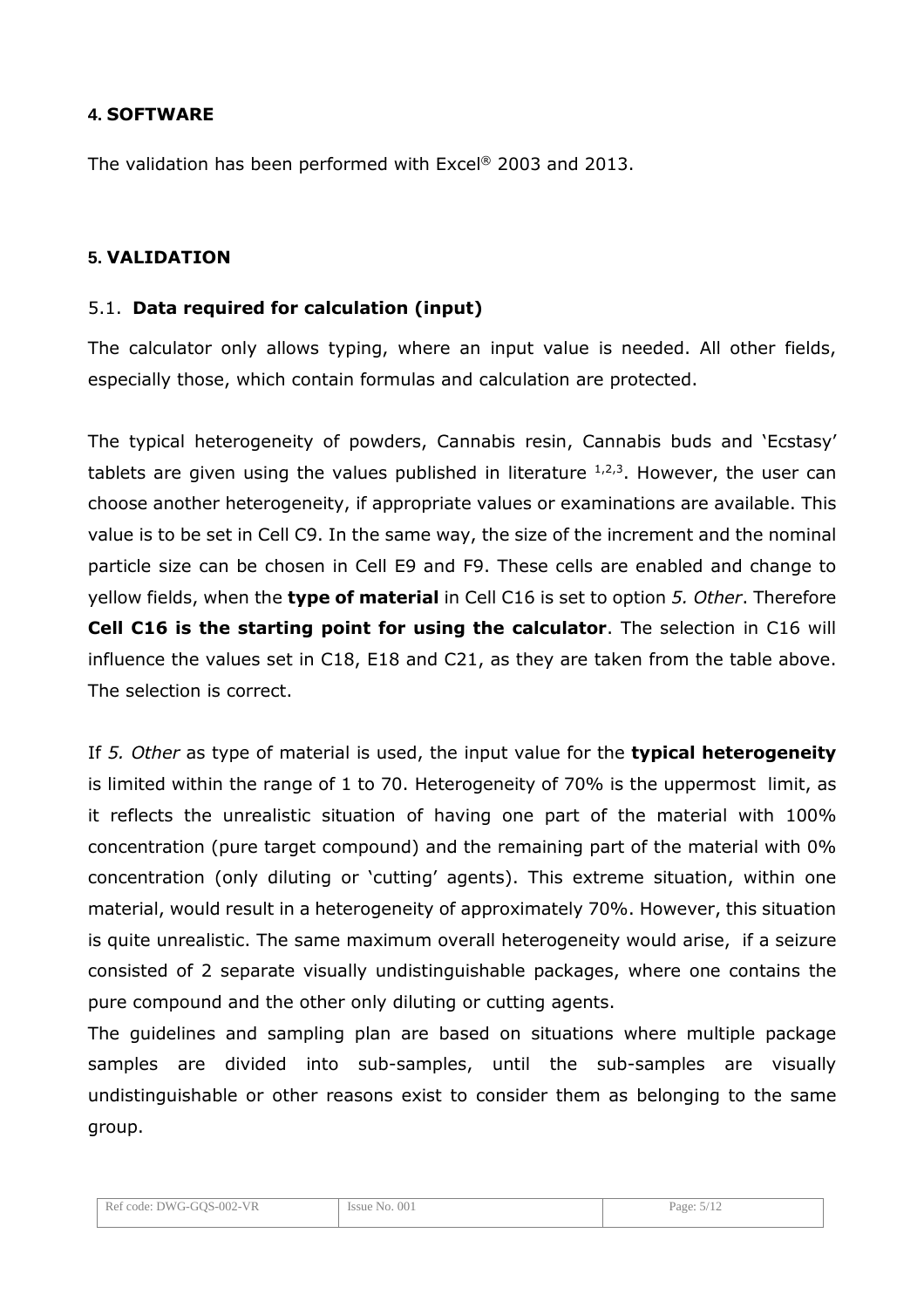The default value for the **increment level** in Cell E9 is set to 1 g. This value is flexible and can be chosen by the user. However, when other increment levels are chosen, the user has to know the corresponding fundamental error  $S_{FE}$ , expressed as the RSD sample from their own experiments or from the literature. The text field will be repeated in Cell E18, G30 and D44. The links are checked and correct.

Allowed values in cell F9, the **nominal particle size of the comminuted material,** are within the range of  $10 \mu m$  to  $5000 \mu m$ 

The **estimated heterogeneity** in cell C18 will be filled automatically, depending on the chosen type of material. The links are checked and correct.

The **increment level** in cell E18 will be filled automatically, depending on the chosen type of material. The links are checked and correct.

The **estimated particle size** of the comminuted material in cell C21 will be filled automatically, depending on the chosen type of material. The links are checked and correct.

The **Maximum intended uncertainty** in cell C24 (arising from the sampling process and related to the fundamental error) has to be chosen in connection with the laboratory's uncertainty of the analytical process (RSD<sub>sampl</sub>).

It should be noted that, the variance of the fundamental error  $s^2_{FE}$  is needed in the formula given in chapter 3 (Equation 5). This means that the chosen RSD<sub>sampl</sub> in cell C24 - considered as  $s_{FE}$  – has to be squared in the formula.

The range is limited between 0.1 % and the value set in cell C18, which is the selected value of estimated heterogeneity. A higher value is not reasonable.

The value of cell C24 is used in 2 equations, calculated in the minimum number of increments (n), cell E31 and the minimum analytical sample weight  $m_n$ , cell E34.

The **Minimum estimated concentration of the materials** in cell C27 is limited to the range of 0.1% and 100%. This value is used in the calculation of the minimum analytical sample weight  $m_n$ , cell E34.

| Ref code: DWG-GOS-002-VR                 | 001       | Page <sup>.</sup> |
|------------------------------------------|-----------|-------------------|
|                                          | Issue No. | 6/12              |
| the contract of the contract of the con- | .         |                   |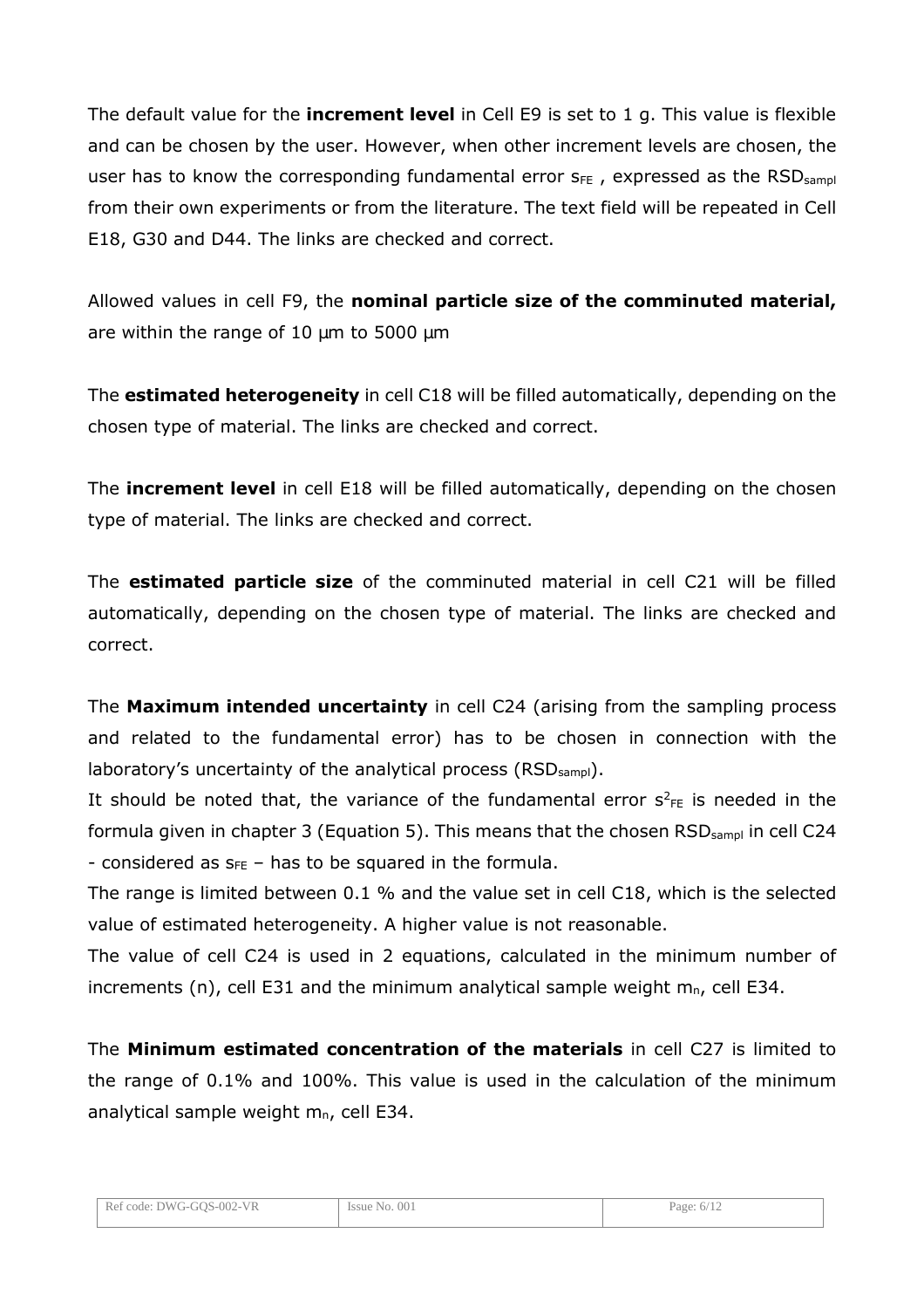# 5.2. **Calculated data (output)**

The calculator has two output values

- Minimum number of increments in cell E31 and
- Minimum analytical sample weight in cell E34.

Minimum number of increments is based on Eq. 9 from the guidelines. Minimum analytical sample weight is based on Eq. 5 from the guidelines. The formulas are correct as published in the guidelines  $^4$  and literature  $^{1,2,3}$ . The calculated numbers are always rounded up to the next integer value.

The calculated result in cell E31 is correctly repeated in cell C44. The calculated result in cell E34 is correctly repeated in D39 and D49.

In the following chapters 5.3. and 5.4. a series of normal (to be expected in casework) and extreme (non-realistic) values are calculated by hand with a pocket calculator and compared to the results calculated by the Excel software.

#### 5.3. **Calculation of the number of increments**

At the stage of taking the primary sample, only the heterogeneity of the untreated material and the desired sampling uncertainty is relevant. The particle size is not relevant and is taken into consideration, when the weight of the analytical sample (see chapter 5.4) is calculated.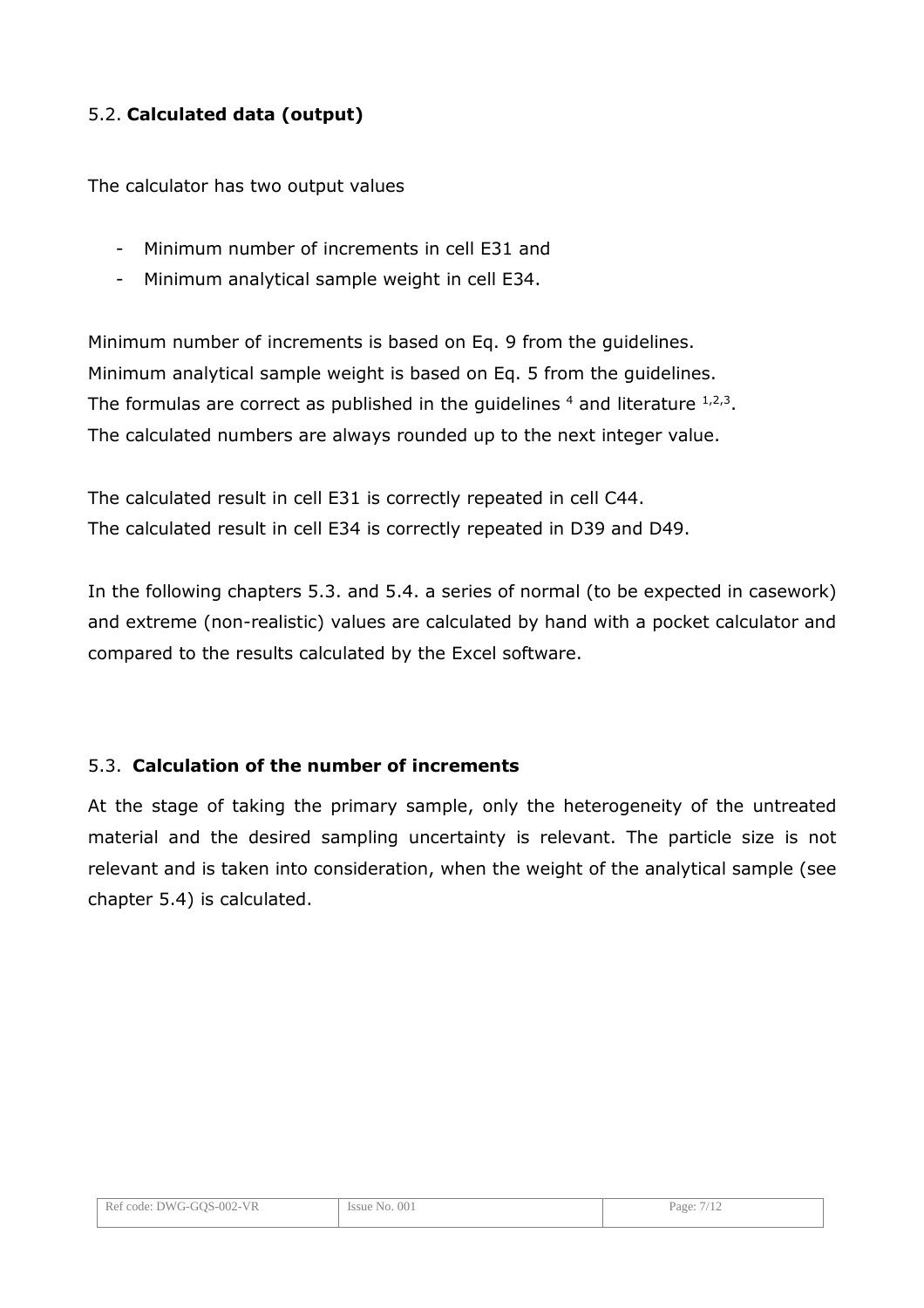| Heterogeneity of the     | Maximum intended          | Number of increments                            | Number of                                    |
|--------------------------|---------------------------|-------------------------------------------------|----------------------------------------------|
| material                 | uncertainty               | calculated by pocket                            | increments calculated                        |
| $s_{1g}$ [%]             | $S_{n\times 1g}$ [%]      | calculator                                      | by Excel software                            |
| (Input value in cell C9) | (Input value in cell C24) | $n = \left(\frac{s_{1g}}{s_{n x 1 g}}\right)^2$ | $n = \left(\frac{s_{1g}}{s_{nx1g}}\right)^2$ |
|                          |                           |                                                 | (Output value in cell                        |
|                          |                           |                                                 | C31)                                         |
| $\mathbf{1}$             | 0.1                       | 100                                             | 100                                          |
|                          | 0.5                       | $\overline{4}$                                  | $\overline{4}$                               |
|                          | $\mathbf 1$               | $\mathbf{1}$                                    | $\mathbf{1}$                                 |
| $\overline{5}$           | $\overline{0.1}$          | 2,500                                           | 2,500                                        |
|                          | $\mathbf{1}$              | $25\,$                                          | 25                                           |
|                          | $\mathbf{2}$              | 6.25                                            | $\tau$                                       |
|                          | 5                         | $\mathbf{1}$                                    | $\mathbf{1}$                                 |
| $10\,$                   | 0.1                       | 10,000                                          | 10,000                                       |
|                          | $\mathbf{1}$              | 100                                             | 100                                          |
|                          | 5                         | $\overline{4}$                                  | $\overline{4}$                               |
|                          | $10\,$                    | $\mathbf{1}$                                    | $\mathbf{1}$                                 |
| $20\,$                   | 0.1                       | 40,000                                          | 40,000                                       |
|                          | $\mathbf{1}$              | 400                                             | 400                                          |
|                          | 5                         | 16                                              | 16                                           |
|                          | 10                        | $\overline{4}$                                  | $\overline{4}$                               |
|                          | 15                        | 1.78                                            | $\mathbf{2}$                                 |
| 40                       | 0.1                       | 160,000                                         | 160,000                                      |
|                          | $\,1\,$                   | 1,600                                           | 1,600                                        |
|                          | $\sqrt{5}$                | 64                                              | 64                                           |
|                          | $10\,$                    | $16\,$                                          | 16                                           |
|                          | $20\,$                    | $\overline{4}$                                  | $\overline{4}$                               |
| 70                       | 0.1                       | 490,000                                         | 490,000                                      |
|                          | $\mathbf 1$               | 4,900                                           | 4,900                                        |
|                          | $10\,$                    | 49                                              | 49                                           |
|                          | $20\,$                    | 12.25                                           | 13                                           |
|                          | $30\,$                    | 5.44                                            | $\sqrt{6}$                                   |

| : DWG-GOS-002-VR | 001         | Page:  |
|------------------|-------------|--------|
| Ref code:        | <i>ssue</i> | $\sim$ |
|                  | `No.        | 18/1∠  |
|                  |             |        |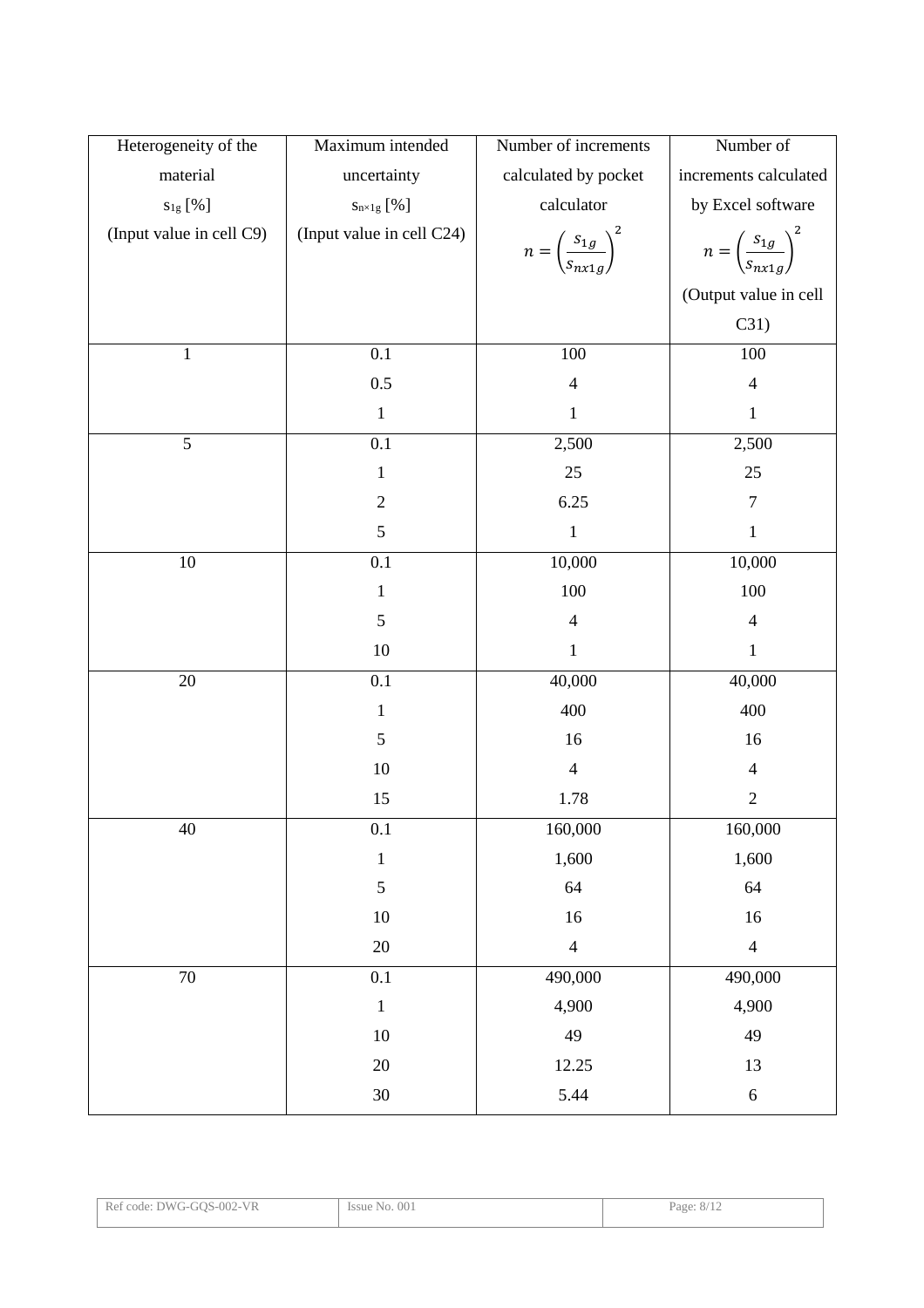In practice, a Maximum intended uncertainty  $S_{n \times 1g}$  for chromatographic methods of lower than 1% is, even for extremely homogenised material used for proficiency tests, not realistic and also would lead to an unreasonable number of increments being taken. In general, high heterogeneities of the untreated material in its original state should lead to suitable action. For example a multi-unit seizure might be split into sub-groups. A huge one-unit seizure, with a very high heterogeneity, needs special consideration, like increasing the number of increments to ensure a narrow result range, in duplicate sampling or other sampling approaches. See table 24B in the guidelines.

The calculation by hand using a pocket calculator and the use of the Excel calculator led to the same results. The Excel calculator is rounding up to the next integer value.

## 5.4. **Calculation of the minimum analytical sample weight**

| ratio $(w/w)$ | nominal             | Maximum          | weight of the analytical sample                                                     | weight of the     |
|---------------|---------------------|------------------|-------------------------------------------------------------------------------------|-------------------|
| of target     | particle size       | intended         | in mg                                                                               | analytical sample |
| analyte to    | d in cm             | uncertainty      | calculated by pocket calculator                                                     | in mg             |
| matrix        |                     | ${\rm SFE}$      |                                                                                     | calculated by     |
| $a_{\rm L}$   |                     | (Input value in  | $m_n = \frac{0.125 \left( \frac{1-(0.7 a_L+0.3 a_L^2)}{a_L} \right) d^3}{s_{FF}^2}$ | Excel software    |
| (Input        | (Input value)       | cell C24)        |                                                                                     | (Output value in  |
| value in      | in cell F9)         |                  |                                                                                     | cell E34)         |
| cell C27)     |                     |                  |                                                                                     |                   |
| 0.001         | 0.001               | $0.001(0.1\%)$ # | 124.913                                                                             | 125               |
| $(0.1\%)$     | $(10 \text{ um})$   | 0.05(5%)         | 0.05                                                                                | 1                 |
|               |                     | 0.2(20%)         | 0.004                                                                               | 1                 |
|               | 0.01                | $0.001(0.1\%)$ # | 124912.5#                                                                           | 124913            |
|               | $(100 \text{ um})$  | 0.05(5%)         | 49.965                                                                              | 50                |
|               |                     | 0.2(20%)         | 3.123                                                                               | $\overline{4}$    |
|               | $0.1 \text{ cm}$    | $0.001(0.1\%)$ # | $1.25E + 08$ #                                                                      | 124912463         |
|               | $(1000 \text{ um})$ | 0.05(5%)         | 49964.99#                                                                           | 49965             |
|               |                     | 0.2(20%)         | 3122.812                                                                            | 3123              |
|               |                     |                  |                                                                                     |                   |

| Ref code: DWG-GOS-002-VR | Issue No. 001 | Page: $9/1$ |
|--------------------------|---------------|-------------|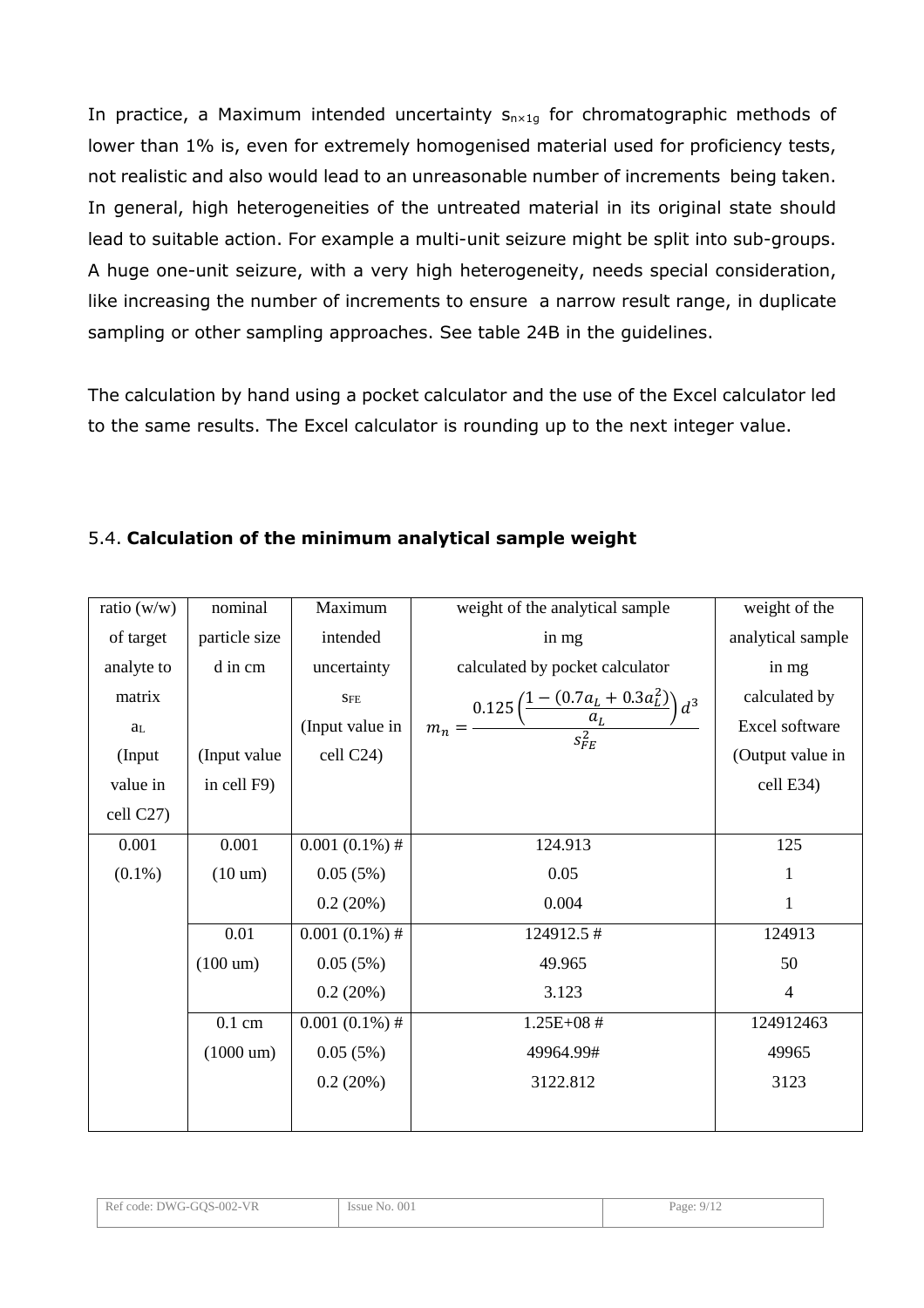| 0.1(10%) | 0.001               | $0.001(0.1\%)$ # | 1.159    | $\overline{2}$ |
|----------|---------------------|------------------|----------|----------------|
|          | $(10 \text{ um})$   | 0.05(5%)         | 0.001    | $\mathbf{1}$   |
|          |                     | 0.2(20%)         | 0.001    | $\mathbf{1}$   |
|          | 0.01                | $0.001(0.1\%)$ # | 1158.75  | 1159           |
|          | $(100 \text{ um})$  | 0.05(5%)         | 0.464    | $\mathbf{1}$   |
|          |                     | 0.2(20%)         | 0.029    | $\mathbf{1}$   |
|          | $0.1 \text{ cm}$    | $0.001(0.1\%)$ # | 1158750# | 1158750        |
|          | $(1000 \text{ um})$ | 0.05(5%)         | 463.5    | 464            |
|          |                     | 0.2(20%)         | 28.969   | 29             |
| 0.5(50%) | 0.001               | $0.001(0.1\%)$ # | 0.144    | $\mathbf{1}$   |
|          | $(10 \text{ um})$   | 0.05(5%)         | 0.001    | $\mathbf{1}$   |
|          |                     | 0.2(20%)         | 0.001    | 1              |
|          | 0.01                | $0.001(0.1\%)$ # | 143.75   | 144            |
|          | $(100 \text{ um})$  | 0.05(5%)         | 0.058    | 1              |
|          |                     | 0.2(20%)         | 0.004    | $\mathbf{1}$   |
|          | $0.1 \text{ cm}$    | $0.001(0.1\%)$ # | 143750#  | 143750         |
|          | $(1000 \text{ um})$ | 0.05(5%)         | 57.5     | 58             |
|          |                     | 0.2(20%)         | 3.594    | $\overline{4}$ |

Analytical samples consisting of an unrealistic amount of material are marked with  $*$ . In practice the laboratory is in favour of reducing the weight of analytical sample, by either reducing the particle size or accepting higher values for the maximum intended uncertainty.

The calculation by hand using a pocket calculator and the use of the Excel calculator led to the same correct results. The Excel calculator is rounding up to the next mg integer value.

### 5.4.1. **Protection of the software**

The Calculator is password protected. Users may only enter data in specific required cells. The password is known to the authors.

| Ref code: DWG-GOS-002-VR | Issue No. 001 | Page: 10/12 |
|--------------------------|---------------|-------------|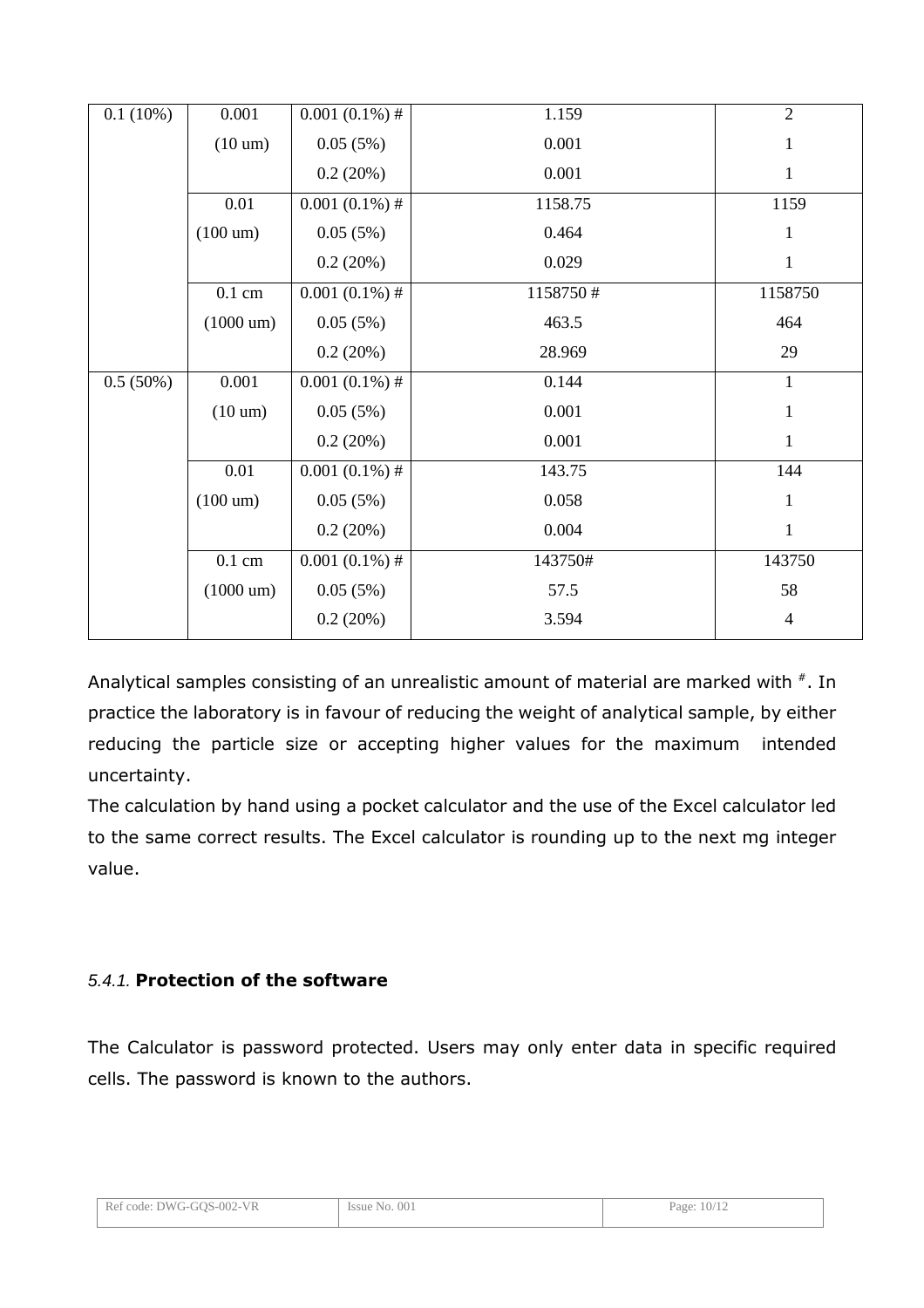#### **6. CONCLUSION**

#### 6.1. **Software**

The ENFSI DWG Calculator for Sampling of Illicit Drugs for Quantitative Analysis version 1.1 is validated and fit for purpose.

Input data has a reasonable range of possible values. However, a combination of extreme values could lead to unrealistic output data, i.e. an excessive number of increments or an excessive weight of the analytical sample. It is up to individual laboratories to set data value limits that will provide a reasonable sampling plan.

#### **7. CONTACT ADDRESS**

Please address questions, report errors and/or bugs found in the Excel software or within this document to e-mail: csesztregi.tamas@orfk.police.hu, michael.bovens@forzh.ch or to the DWG contact person through the contact form (http://www.enfsi.eu/about-enfsi/structure/working-groups/drugs ).

Tamas Csesztregi Dr. Michael Bovens e-mail: csesztregi.tamas@orfk.police.hu e-mail : michael.bovens@for-zh.ch Head of Chemistry Department Chief Scientist Institute for Forensic Sciences, Forensic Science Service Zurich Mosonyi 9 PO Box 1089 Budapest 8021 Zurich Hungary Switzerland

| Ref code: DWG-GOS-002-VR | Issue No. 001 | Page: 1 |
|--------------------------|---------------|---------|